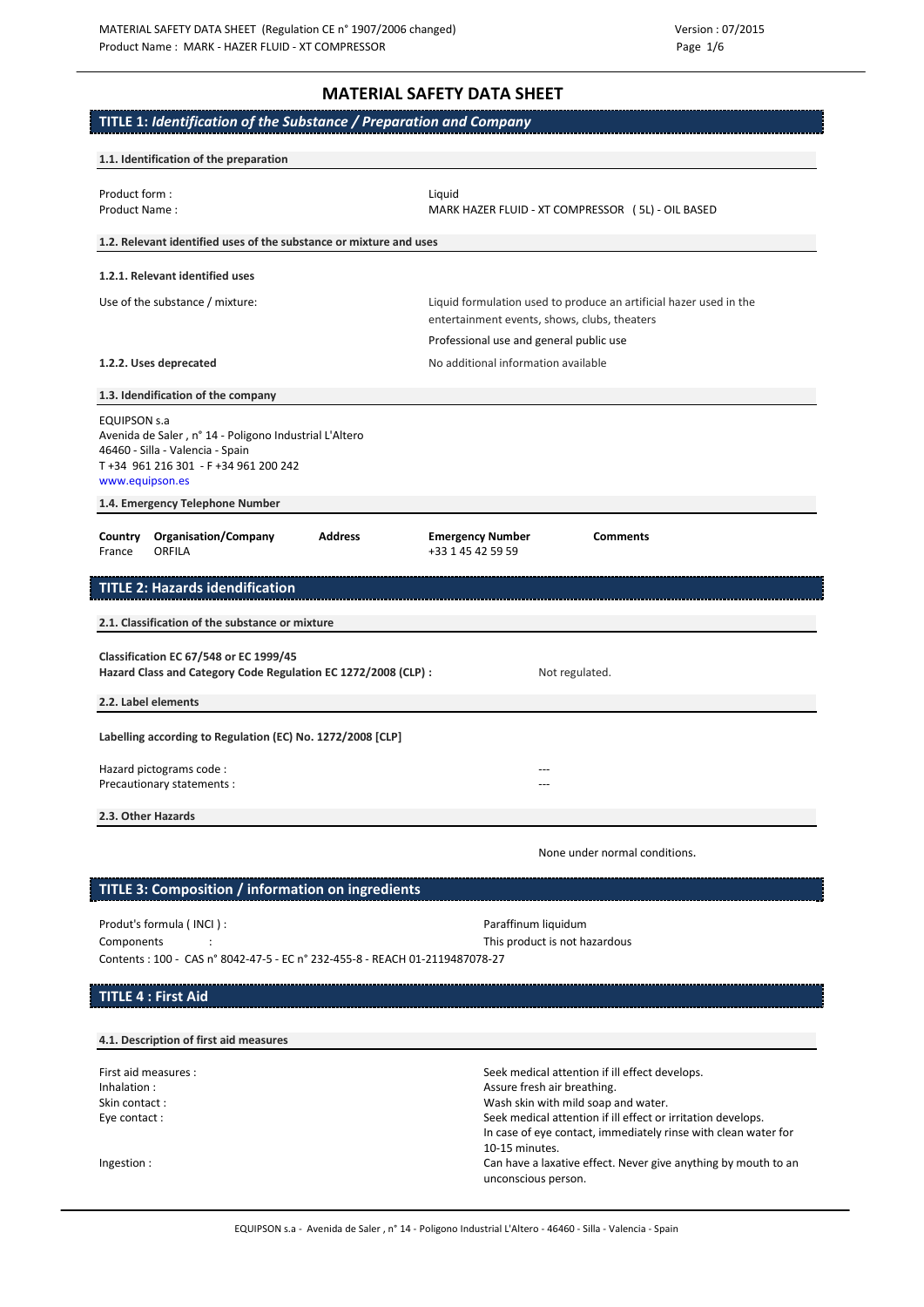|                                                                                         | Seek medical attention if ill effect develops. Do not induce<br>vomiting.                                                                                                                                                                                                                    |
|-----------------------------------------------------------------------------------------|----------------------------------------------------------------------------------------------------------------------------------------------------------------------------------------------------------------------------------------------------------------------------------------------|
| 4.2. Most important symptoms and effects, both acute and delayed                        |                                                                                                                                                                                                                                                                                              |
| Symptoms relating to use :                                                              | May cause a light irritation of the linings of the mouth, throat,<br>and gastrointestinal tract. Nausea. Diarrhea.<br>Repeated or prolonged skin contact may cause irritation.<br>None under normal conditions.                                                                              |
| 4.3. Indication of any immediate medical attention and special treatment needed         |                                                                                                                                                                                                                                                                                              |
| Note to physician :                                                                     | No data available.<br>Treat symptomatically.<br>By absorption or vomiting, danger of penetration into the lungs.                                                                                                                                                                             |
| <b>TITLE 5: Measures against fire</b>                                                   |                                                                                                                                                                                                                                                                                              |
| 5.1. Extinguishing Media                                                                |                                                                                                                                                                                                                                                                                              |
| Suitable extinguishing media :<br>Unsuitable extinguishing media:                       | Foam. Powder. Carbon dioxide. Water fog. Water spray. Sand.<br>Do not use a heavy water stream.                                                                                                                                                                                              |
| 5.2. Special hazards arising from the substance or mixture                              |                                                                                                                                                                                                                                                                                              |
| Hazardous combustion products :                                                         | Organic compounds. et inorganiques.<br>Carbon monoxide.                                                                                                                                                                                                                                      |
| 5.3. Advice for firefighters                                                            |                                                                                                                                                                                                                                                                                              |
| Protection against fire :<br>Prevention:<br>Special procedures :<br>Surrounding fires : | Wear proper protective equipment.<br>In case of insufficient ventilation, wear suitable respiratory<br>equipment.<br>Exercise caution when fighting any chemical fire.<br>Avoid (reject) fire-fighting water to enter environment.<br>Use water spray or fog for cooling exposed containers. |
| <b>TITLE 6: Measures Accidental Release</b>                                             |                                                                                                                                                                                                                                                                                              |
| 6.1. Personal precautions, protective equipment and emergency procedures                |                                                                                                                                                                                                                                                                                              |
| Personal precautions :                                                                  | Spill area may be slippery.<br>In case of insufficient ventilation, wear suitable respiratory<br>equipment. (SCBA)<br>Equip cleanup crew with proper protection.<br>Ensure adequate air ventilation.                                                                                         |
| 6.2. Precautions for environmental protection                                           |                                                                                                                                                                                                                                                                                              |
| Environmental precautions :                                                             | Notify authorities if product enters sewers or public waters.<br>Prevent entry to sewers and public waters.                                                                                                                                                                                  |
| 6.3. Methods and materials for containment and cleaning                                 |                                                                                                                                                                                                                                                                                              |
| Clean up methods :                                                                      | Dike for recovery or absorb with appropriate material.<br>Collect spills and put it into appropriated container.                                                                                                                                                                             |
| 6.4. Reference to other sections                                                        |                                                                                                                                                                                                                                                                                              |

Wear individual equipment of protection, see section 8.

**TITLE 7: Handling and storage**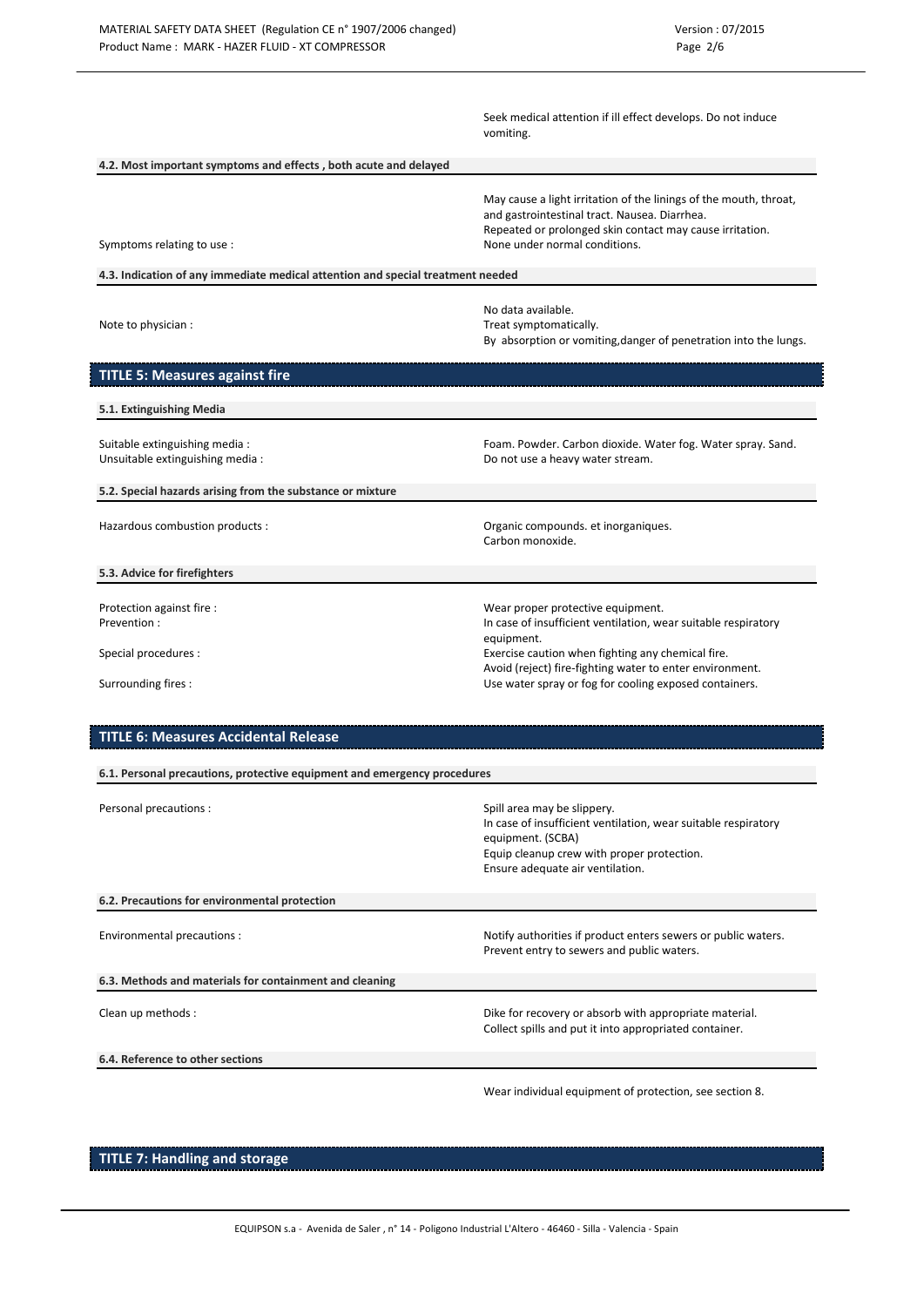| 7.1. Precautions for safe handling                                |                                                                                                                 |
|-------------------------------------------------------------------|-----------------------------------------------------------------------------------------------------------------|
| General:                                                          | Class feu: $B$                                                                                                  |
| Handling:                                                         | Ensure adequate air ventilation.                                                                                |
|                                                                   | Avoid formation of oil dust.                                                                                    |
|                                                                   | Keep away from sources of ignition - No smoking.                                                                |
| 7.2. Conditions for safe storage, including any incompatibilities |                                                                                                                 |
| Storage:                                                          | Class (RFA) : 10 Store in tightly closed, properly ventilated<br>containers away from heat, sparks, open flame. |
| Storage - away from :                                             | Strong oxidizing agents. Direct sunlight. Heat. Take<br>precautionary measures against static discharges.       |
| 7.3. Specific end use                                             |                                                                                                                 |
|                                                                   | No data available.                                                                                              |
| TITLE 8: Exposure controls / personal protection                  |                                                                                                                 |

Do not breathe vapour.

equipment. E529

Same security measures as with chemicals products.

Use neoprene or rubber gloves. EN 374 - 407

#### **8.1. Control Parameters**

DNEL=160mg aerosol/m3/8h, Long Term Exposure, Systemic, Inhalativ DNEL=220mg/kg/8h, Long Term Exposure, Systemic, Dermal

Personal protection : and the contraction of the contraction of the contraction of the contraction of the contraction.

Respiratory protection : **In case of insufficient ventilation**, wear suitable respiratory

Skin protection : wear suitable protective clothing. EN 397 Eye protection : Even and the set of the set of the set of the Goggles. EN166 Exempt and protection : Goggles. EN166 Exempt and protection :

# **8.2. Exposure controls**

TLV©  $[m/m^3]$  :  $\qquad \qquad$  TWA  $\qquad \qquad$  Oil Vapeur USA (ACGIH) = 5 TWA  $[mg/m<sup>3</sup>]$ :

# **TITLE 9: Physical and chemical properties**

**9.1. Basic physical and chemical properties Information**

| - Appearance         |                                         |                            |
|----------------------|-----------------------------------------|----------------------------|
|                      | Physical state at 20 °C :               | Liquid.                    |
|                      | Change in physical state:               | -9 (DIN ISO 3016)          |
|                      | Colour:                                 | Colourless.                |
| - Odour              |                                         |                            |
|                      | Odour:                                  | Mild.                      |
| - Odour threshold:   |                                         | No data available.         |
| $-$ pH :             |                                         | No data available.         |
|                      | - Melting point / Freezing point :      | No data available.         |
|                      | - Initial boiling point - boiling range |                            |
|                      | Boiling point [°C] :                    | 218-800                    |
| - Flash point        |                                         |                            |
|                      | Flash point [°C] :                      | 210 (DIN ISO2592)          |
| - Evaporation rate : |                                         | No data available.         |
| - Flammability:      |                                         | No data available.         |
|                      | - Explosion limits (lower - upper)      |                            |
|                      | Explosion limits - lower [%] :          | 0,45                       |
|                      | Explosion limits - upper [%] :          | 4,5                        |
| - Vapour pressure    |                                         |                            |
|                      | Vapour pressure [hPa] :                 | <0,1 (20°C) calculée       |
| - Vapour density:    |                                         | No data available.         |
| - Relative density   |                                         |                            |
|                      | Density:                                | 0,853g/ml (15°C) DIN 51757 |
| - Solubility         |                                         |                            |
|                      | Solubility:                             | Lipophile substance.       |
|                      | Solubility in water:                    | Insoluble.                 |
|                      | - Partition coefficient : n-octanol / : | No data available.         |
|                      | - Auto-ignition temperature             |                            |
|                      | Auto-ignition temperature [°C] :        | 325-355                    |
|                      | - Thermal decomposition :               | No data available.         |
|                      |                                         |                            |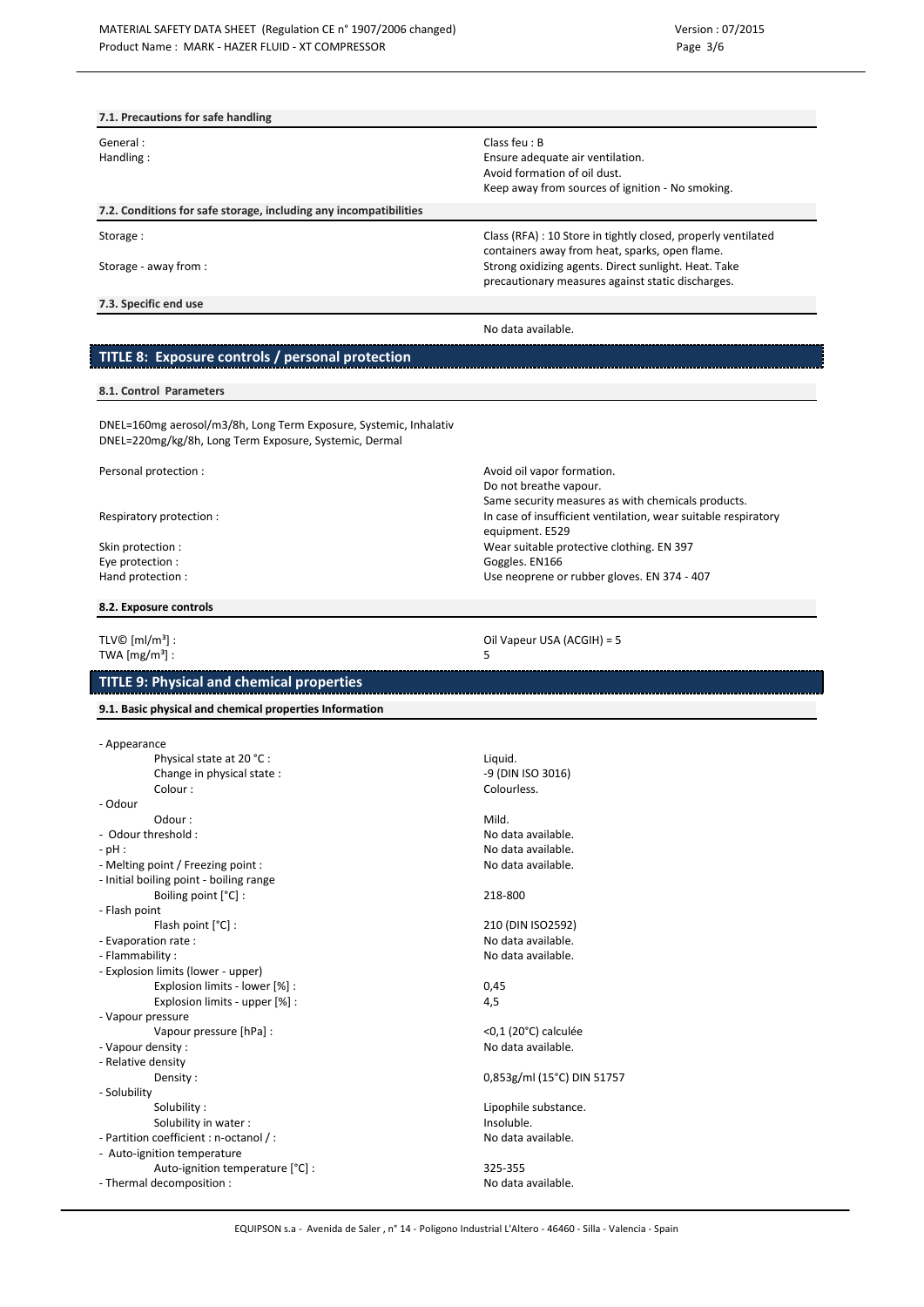| - Viscosity<br>Viscosity at $40^{\circ}$ C [mm2/s] :<br>- Explosive Properties :<br>- Oxidising properties :                                                                                                                                            | Circa 24 (DIN51562)<br>Not expected to be a fire/explosion hazard under normal<br>conditions of use.<br>No data available.                                           |
|---------------------------------------------------------------------------------------------------------------------------------------------------------------------------------------------------------------------------------------------------------|----------------------------------------------------------------------------------------------------------------------------------------------------------------------|
| 9.2. Other informations                                                                                                                                                                                                                                 |                                                                                                                                                                      |
|                                                                                                                                                                                                                                                         | No data available.                                                                                                                                                   |
| <b>TITLE 10: Stability and reactivity</b>                                                                                                                                                                                                               |                                                                                                                                                                      |
| 10.1. Reactivity                                                                                                                                                                                                                                        |                                                                                                                                                                      |
|                                                                                                                                                                                                                                                         | No data available.                                                                                                                                                   |
| 10.2. Chemical stability                                                                                                                                                                                                                                |                                                                                                                                                                      |
| Thermal stability:                                                                                                                                                                                                                                      | Stable under normal conditions.<br>Decomposes above 350°C                                                                                                            |
| 10.3. Possibility of hazardous reactions                                                                                                                                                                                                                |                                                                                                                                                                      |
| Hazardous reactions :                                                                                                                                                                                                                                   | Oxidizing agent.                                                                                                                                                     |
| 10.4. Conditions to avoid                                                                                                                                                                                                                               |                                                                                                                                                                      |
| On exposure to high temperature, may decompose, releasing toxic vapours.                                                                                                                                                                                |                                                                                                                                                                      |
| 10.5. Incompatible materials                                                                                                                                                                                                                            |                                                                                                                                                                      |
| Materials to avoid :                                                                                                                                                                                                                                    | Strong oxidizers                                                                                                                                                     |
| 10.6. Hazardous decomposition products                                                                                                                                                                                                                  |                                                                                                                                                                      |
|                                                                                                                                                                                                                                                         |                                                                                                                                                                      |
| Hazardous decomposition products :                                                                                                                                                                                                                      | carbon oxyde, sulphur and nitrogen                                                                                                                                   |
| <b>TITLE 11: Toxicological informations</b>                                                                                                                                                                                                             |                                                                                                                                                                      |
| 11.1. Information on toxicological effects                                                                                                                                                                                                              |                                                                                                                                                                      |
| Subacute toxicity - NOAEL 1000mg/kg - rabbit (male/female) - similar to OECD410<br>Subchronic toxicity inhalativ - NOAEL > = 2000mg/kg - rat (male/female) - similar to OECD411<br>Chronic toxicity oral - NOAEL > 120mg/kg - F344 rat strain - OECD411 |                                                                                                                                                                      |
| Acute toxicity:                                                                                                                                                                                                                                         | Considered as non toxic.                                                                                                                                             |
| - Ocular :                                                                                                                                                                                                                                              | Irritating vapours. possible in case of repeated contacts                                                                                                            |
| - Ingestion :                                                                                                                                                                                                                                           | May result in aspiration into the lungs, causing chemical<br>pneumonia.<br>May cause a light irritation of the linings of the mouth, throat,<br>and gastrointestinal |
| Rat oral LD50 [mg/kg] :                                                                                                                                                                                                                                 | >5000 (OECD 401)                                                                                                                                                     |
| Rabbit dermal LD50 [mg/kg] :<br>Rat inhalation LC50 [mg/l/4h] :                                                                                                                                                                                         | >2000 (OECD 402)<br>>5000 mg/m3 (OECD403)                                                                                                                            |
| Dermal irritation (rabbit) :                                                                                                                                                                                                                            | Not expected to be an irritant.                                                                                                                                      |
| Eyes irritation (rabbit) :<br>Sensitization:                                                                                                                                                                                                            | Not expected to be an irritant.                                                                                                                                      |
|                                                                                                                                                                                                                                                         | This product has been reported not to cause skin sensitization.<br>(OECD 406)                                                                                        |
| Carcinogenicity:                                                                                                                                                                                                                                        | No carcinogenic suspected agent.                                                                                                                                     |
| Mutagenicity<br>- Ames test :                                                                                                                                                                                                                           | Mutagenicity tests are negative.                                                                                                                                     |
| Toxic for reproduction :                                                                                                                                                                                                                                | unborn child : negativ<br>(Chromosome aberration assay based on hey study data test)                                                                                 |

# **TITLE 12: Ecological informations**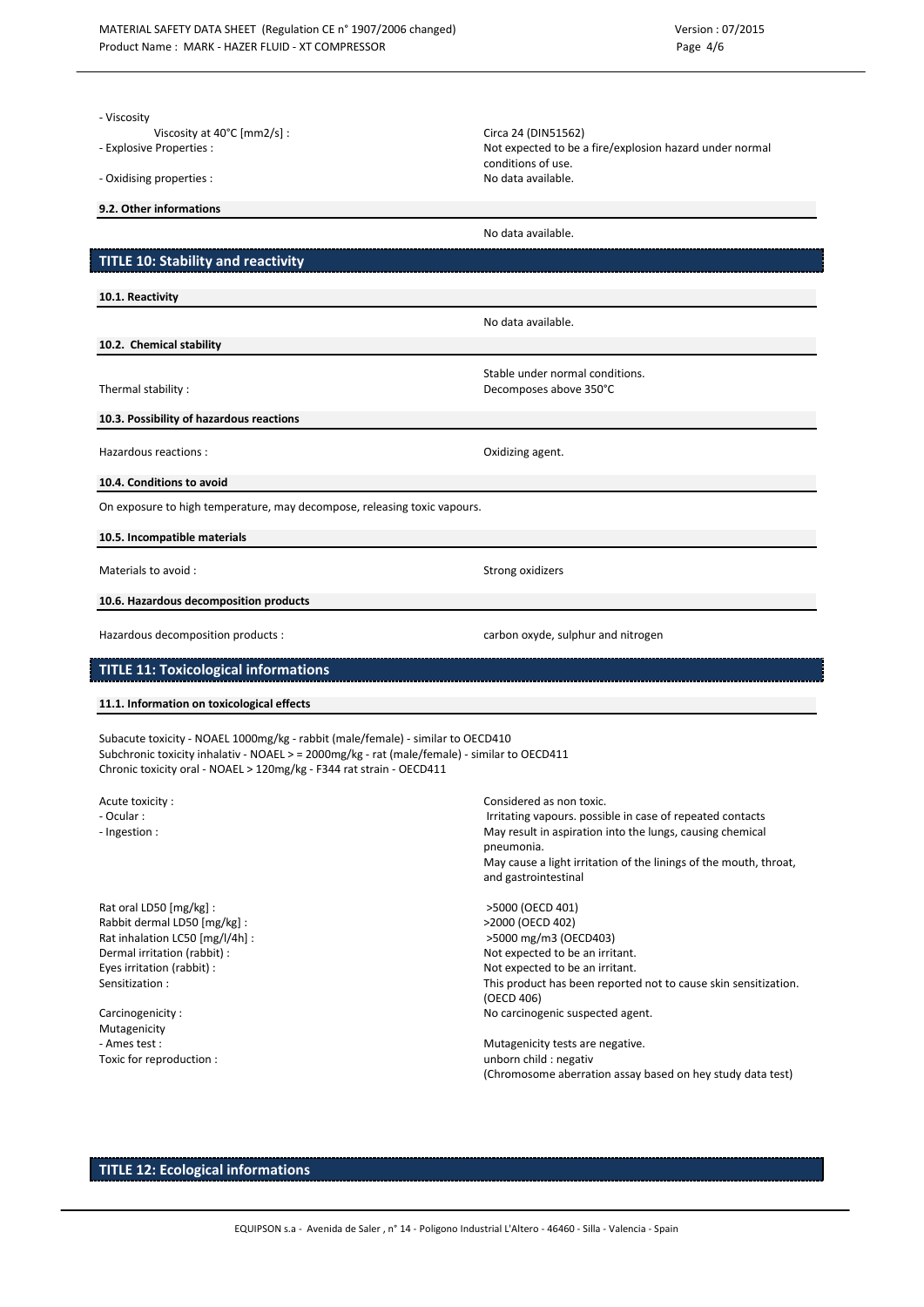### **12.1. Toxicity**

| LL50 (40h) > 1000mg/l QSAR Software Model |  |
|-------------------------------------------|--|
|-------------------------------------------|--|

On product :<br>
48 Hour-EC50 - Daphnia magna [mg/l] : Soluble in water with difficulty.<br>
48 Hour-EC50 - Daphnia magna [mg/l] : Soluble in water with difficulty. 48 Hour-EC50 - Daphnia magna [mg/l] : IC50 72h Algae [mg/l] :<br>
Lidus LC50 (mg/l) :<br>
200 (96H) Leuciscus idus OECD 203

#### **12.2. Persistence - degradability**

Biodegradation [%] : Since 2013 and Supply and Minimally biodegradable. 31.3% (28d)

#### **12.3. Potential for bioaccumulation**

**12.4. Mobility in soil**

No data available.

No data available.

**12.5. Results of PBT and vPvB**

No additional information available

> 100 (96H) Leuciscus idus OECD 203

**12.6. Other adverse effects**

Ecological effects information :  $\qquad \qquad \qquad$  Avoid release to the environment. WGK class (Germany) : 1 : Little dangerous for the aquatic environment.

# **TITLE 13: Considerations Disposal**

**13.1. Waste treatment methods**

General : Clean equipment with hot water and soap. Dispose in a safe manner in accordance with local/national regulations. Industrial waste number : 13 02 05 - Mineral-based non-chlorinated engine, gear and lubricating oils. (Hazardous waste pursuant to Directive 91/689/EEC on hazardous waste)

# **TITLE 14: Transport informations**

| 14.1. ONU number                                                                                                                                             |                                                                                        |  |
|--------------------------------------------------------------------------------------------------------------------------------------------------------------|----------------------------------------------------------------------------------------|--|
| $N^{\circ}$ ONU (ADR) :<br>N° ONU (IMDG):<br>N° ONU (IATA):                                                                                                  | Not applicable<br>Not applicable<br>Not applicable                                     |  |
| N° ONU (ADN) :<br>$N^{\circ}$ ONU (RID) :                                                                                                                    | Not applicable<br>Not applicable                                                       |  |
| 14.2. Official shipping transport name ONU                                                                                                                   |                                                                                        |  |
| Proper Shipping Name (ADR):<br>Proper Shipping Name (IMDG) :<br>Proper Shipping Name (IATA) :<br>Proper Shipping Name (ADN) :<br>Proper Shipping Name (RID): | Not applicable<br>Not applicable<br>Not applicable<br>Not applicable<br>Not applicable |  |
| 14.3. Hazard class for transport                                                                                                                             |                                                                                        |  |
| <b>ADR</b><br>Hazard class for transport (ADR):                                                                                                              | Not applicable                                                                         |  |
| <b>IMDG</b><br>Hazard class for transport (IMDG) :                                                                                                           | Not applicable                                                                         |  |
| <b>IATA</b>                                                                                                                                                  |                                                                                        |  |

Hazard class for transport (IATA) : Not applicable

Hazard class for transport (ADN) : Not applicable

**RID** Hazard class for transport (RID) : Not applicable

#### **14.4. Packing Group**

**ADN**